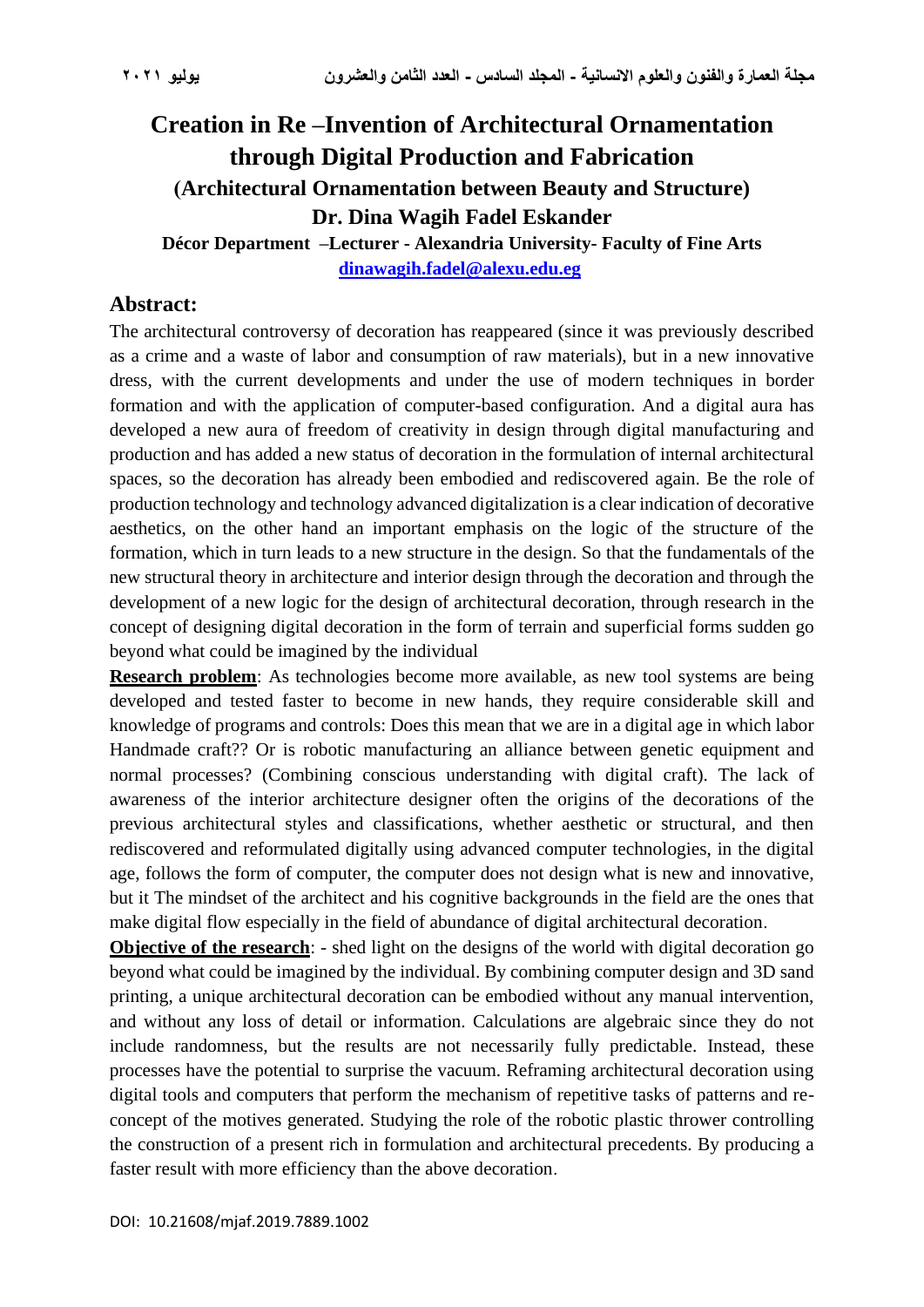**Research Methodology**: The research follows the descriptive and analytical approach by researching the concept of designing digital decoration in the form of sudden topographical and superficial forms that go beyond what the individual could have imagined. When combined with computer design and 3D sand printing, a unique architectural decoration can be embodied without any manual intervention, and without any loss of detail or information.

## **Keywords**:

decoration, architecture, digital craft, digital production, digital manufacturing, robotic arms, 3D printing technology, digital workflow.

# **An Introduction:**

The decoration is the expression of the development of human thought and the aesthetics of the human soul's vision of the universe. And man, since he was living in caves in the prehistoric era, used to decorate the walls of his cave with various decorations, where he depicted the environment in which he lived, including animals and plants. Then the architectural decoration went through successive stages of development through the ancient architectural styles, where each era showed its bias through its relationship with the decoration, and if the most prominent of them were: the Gothic - and Islamic - and also in modern art, in terms of the strength of formation and the interdependence of engineering relations not only as decoration And as a structural structure for buildings. However, these terms do not have to be additive and aesthetic only (as a result of adding decorative geometric, vegetal, epigraphic components and others) to the architectural composition, as they can be structural (through the decorative effects generated by the original form, as a result of its constituent elements and the relationships between them). And speaking of the use of decorations and their re-representation in the facades of buildings as a trend that appeared in the architecture of the twentieth century, we found many international buildings to this day, bearing not only the plastic and decorative character on their facades, but rather the functional, technological and distinctive character of each of them separately. Ornamental body and composition. Looking quickly and accurately through space and time, the art of decoration has always maintained its place in attracting the attention of various branches of knowledge, especially in art and architecture, in addition to the fact that the art of decoration has been present since ancient times. Recently, attention and interest in the art of decoration has increased, but in a new innovative dress.

# **Search contents**

- 1- Philosophy of decoration
- 2- The order in the universe and the system of decoration
- The natural system and the engineering system
- 3- What did the designers and architects say about the architectural decoration?
- 4- Ornaments and decoration in architecture
- 5- Architectural decorative facades
- A- The facade of the Arab World Institute in Paris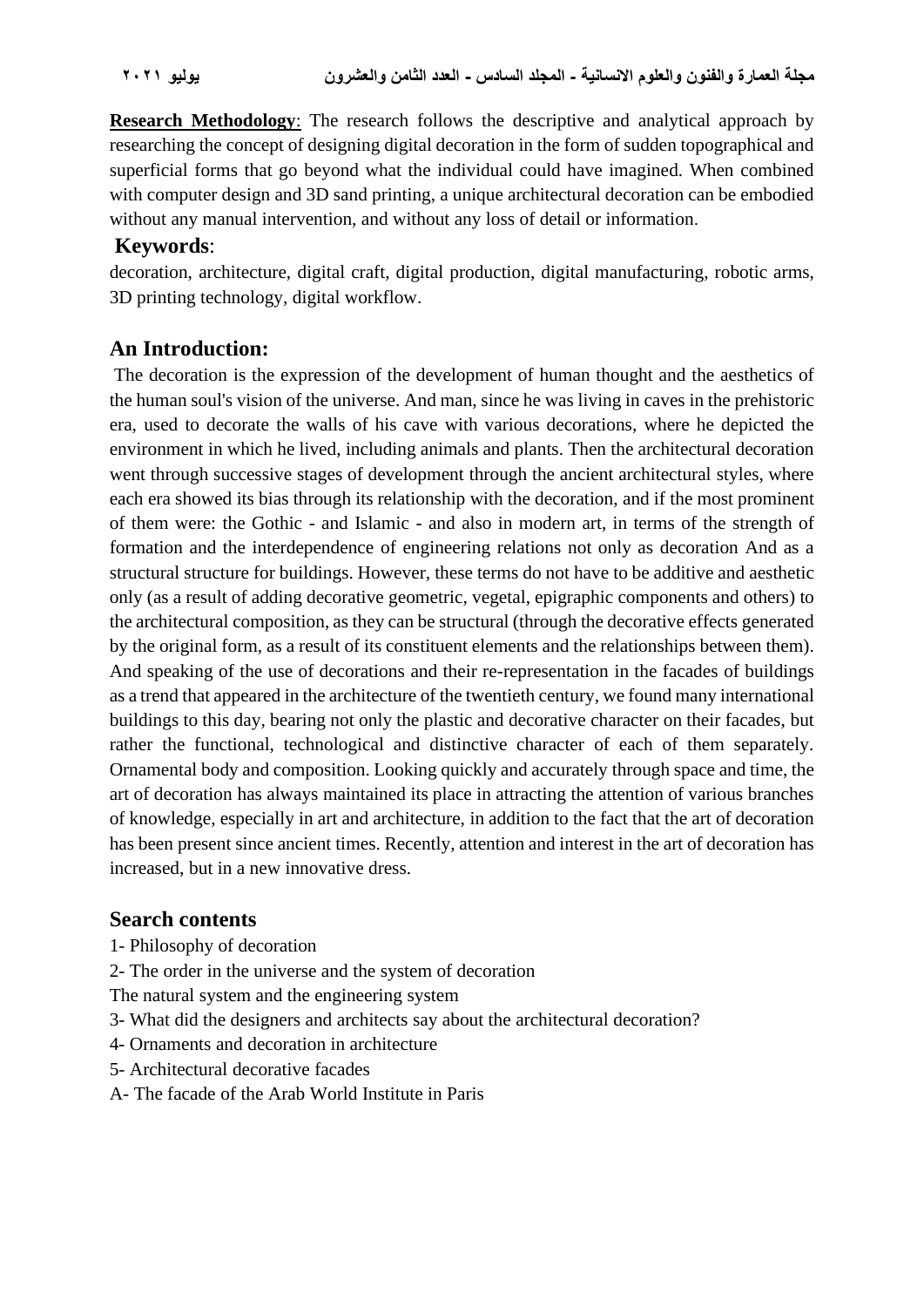6- Craft and decoration

Rediscover Gothic decoration

Rediscover the Islamic ornament

An example of my design for decoration through paraphrasing

7- The overall growth of the digital decoration technique

- Limited spread of cumulative pattern

Coordination through the middle

Cumulative build

L . systems

The logic of recurring growth

Randomness and Perception

- cumulative growth

8- Abundance and decoration

9- Innovative designs to reformulate architectural decoration through digital technology

- Pleated design

Retail Design

- mosaic design

Design by planning or preparing

- Design by shaping

10- The process of digital production and manufacturing for architectural decoration

A- Digital production and manufacturing process

B- Digital fabrication and computer design

C- digital craft

C- 3D printing technology

Example: Digital Grotesque Project

#### **Conclusion:**

The role of production technology and advanced digital technology has become a clear guide in typical and decorative aesthetics and the increase in the effectiveness of transferring models from nature and biology to engineering and architecture. On the other hand, the important emphasis on the logic of the structure of the formation leads to the existence of a new structure in the design. It is a highly dynamic composition consisting of clear spatial and structural principles and arrangement of materials through the application of anthropomorphism and transformation technology, providing the fundamentals of a new structural theory in architecture - 3D printed elements are within reach not only as facade units, but also as structural components and complete structural systems. . When computational design and 3D printing are combined, a unique architecture can be embodied without any manual intervention, and without any loss of details or information.

# **Research Results :**

1- The spread of computer technology has shifted the interest of architects from forming the final product all the way to the surface.

2- The use of electronic tools and inscription-border models, have added a new mode of decoration in surface formulation. Where the decoration became a structure and the structure became an ornament.